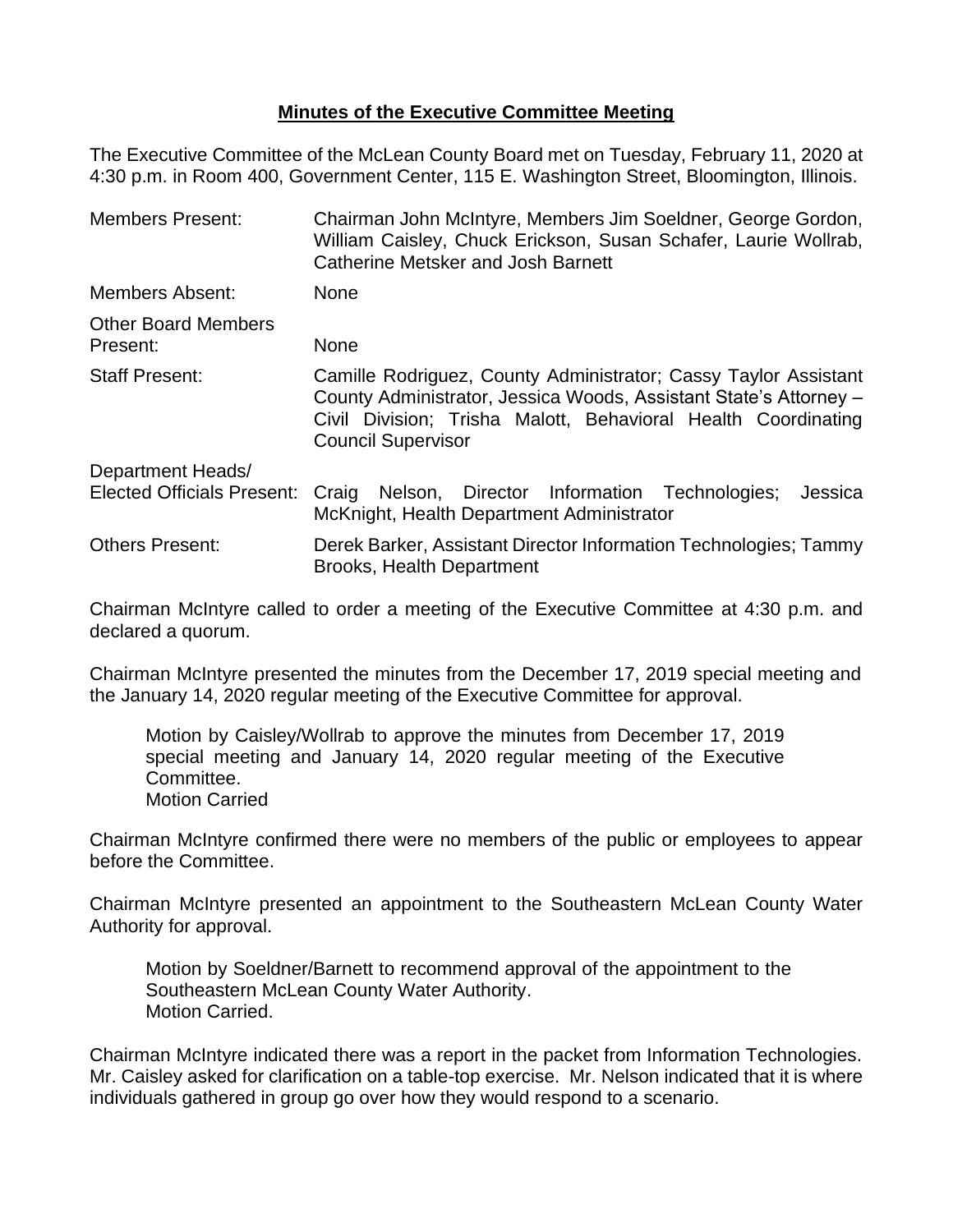Executive Committee Minutes February 11, 2020 Page **2** of **5**

Mr. Josh Barnett, Chairman of the Property Committee presented for action a request to approve authorization to Amend the Boat Concession Fees Section in the McLean County Code.

Motion by Barnett/Wollrab to recommend approval of authorization to Amend the Boat Concession Fees Section in the McLean County Code. Motion Carried.

Mr. Barnett indicated he had no further action items for the Committee but would have items for the Board next week. Chairman McIntyre asked if there were any questions; hearing none, he thanked him.

Mr. George Gordon, Chairman of the Justice Committee thanked Mr. Wendt for chairing in his absence last week. He then presented for action a request to approve an Interlocal Agreement between the City of Bloomington, IL and County of McLean – 2019 Byrne Justice Assistance Grant (JAG) Program Award

Motion by Gordon/Schafer to recommend approval of Interlocal Agreement between the City of Bloomington, IL and County of McLean – 2019 Byrne Justice Assistance Grant (JAG) Program Award Motion Carried.

Mr. Gordon indicated the Justice Committee had no further items for action today but would have additional items for the Board next week. Chairman McIntyre asked if there were any questions, hearing none, he thanked him.

Mr. Soeldner, Chairman of the Finance Committee presented for action a request to approve the proposed insurance program for Policy Year 2020 – Risk Management (excluding Cyber Insurance). Ms. Woods went over items moved at Finance. Mr. Soeldner indicated that Cyber insurance would be presented at Stand-Up.

Motion by Soeldner/Barnett to recommend approval of the proposed insurance program for Policy Year 2020. Motion Carried.

Mr. Soeldner presented for action a request to approve Sexual Harassment Policy.

Motion by Soeldner/Wollrab to recommend approval of Sexual Harassment **Policy** Motion Carried.

Mr. Soeldner presented for action a request to approve a Zero Tolerance Drug Free Workplace Policy.

Motion by Soeldner/Wollrab to recommend approval of Zero Tolerance Drug Free Workplace Policy.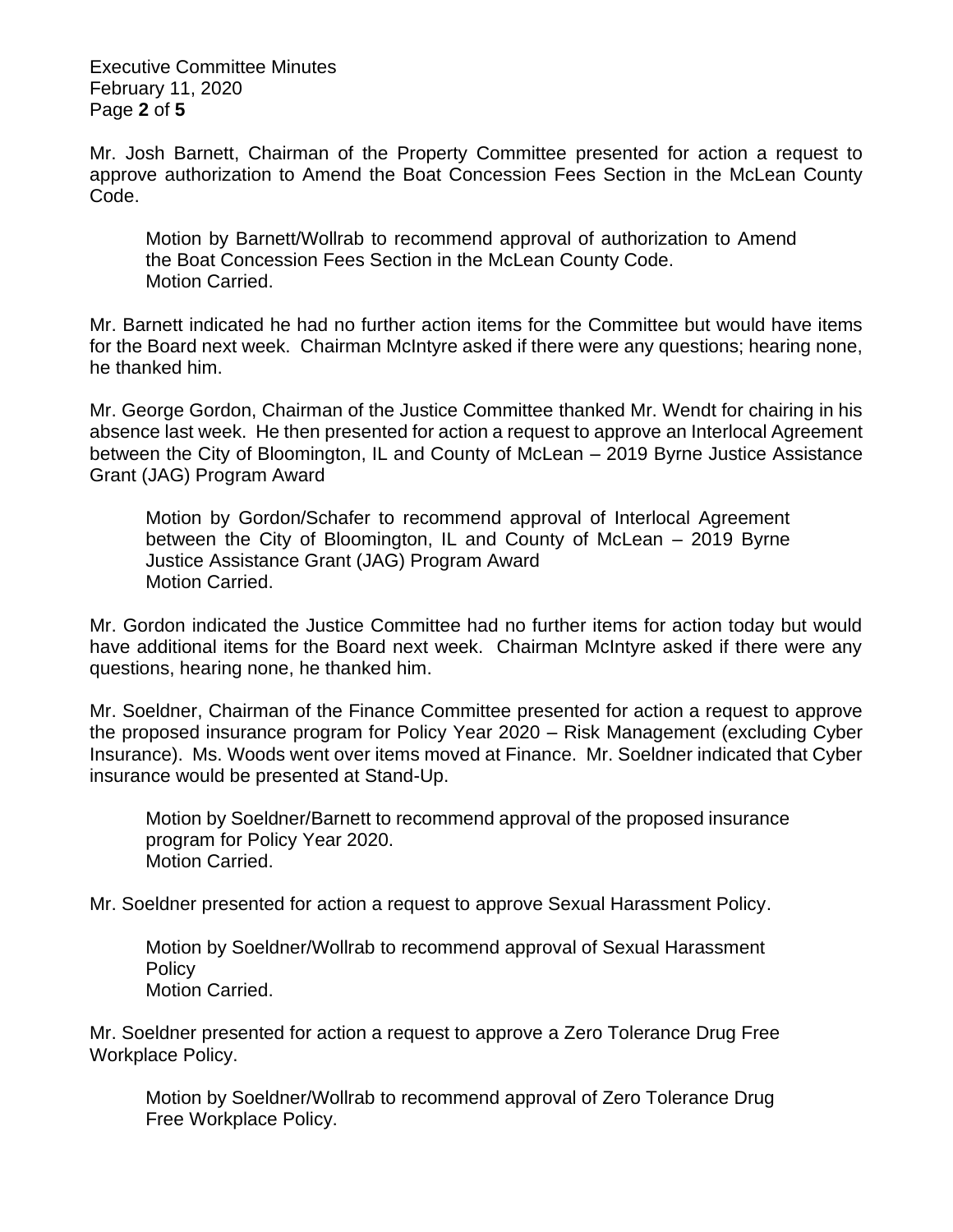Executive Committee Minutes February 11, 2020 Page **3** of **5**

Motion Carried.

Mr. Soeldner presented for action a request to approve an Ordinance by the McLean County Board Establishing a county Retailers' Occupation Tax in the County of McLean, Illinois. Mr. Caisley asked if a city, town or village chose not to charge a tax if the County would receive that tax. There was discussion that retail facilities would have to be approved in that area first and then we would get our tax, but we would not get the tax the village, city or town waived.

Motion by Soeldner/Schafer to recommend approval of an Ordinance by the McLean County Board Establishing a county Retailers' Occupation Tax in the County of McLean, Illinois. Motion Carried.

Mr. Soeldner indicated they had nothing for the Committee today but would have items for the Board next week. Chairman McIntyre asked if there were any questions for Mr. Soeldner, hearing none he thanked him.

Ms. Susan Schafer, Chairman of the Health Committee presented for action a request to approve an Emergency Appropriation Ordinance Amending the McLean County Fiscal Year 2020 Combined Annual Appropriation and Budget Ordinance for the McLean County Nursing Home Fund 0401.

Motion by Schafer/Caisley to recommend approval of an Emergency Appropriation Ordinance Amending the McLean County Fiscal Year 2020 Combined Annual Appropriation and Budget Ordinance for the McLean County Nursing Home Fund 0401. Motion Carried.

Ms. Schafer indicated they had nothing further for action today but would have items for the Board next week. Chairman McIntyre asked if there were any questions; hearing none, he thanked her.

Mr. Chuck Erickson, Chairman of the Land Use and Development Committee thanked Member Wollrab for chairing the Land Use Committee for him last week. He indicated they had no items for today but would have items for the Board next week.

Mr. Caisley indicated they had nothing for the Committee today but would have items for the Board next week. Chairman McIntyre asked if there were any questions, hearing none, he thanked him.

Ms. Rodriguez presented the general employment activity report.

Under other Business Mr. Soeldner reminded the Committee that there would be a Rules committee meeting on Thursday at 3:30 and the Legislative Committee would be meeting on the 19<sup>th</sup> at 4:30 to discuss upcoming policy. He indicated that if anyone had anything, they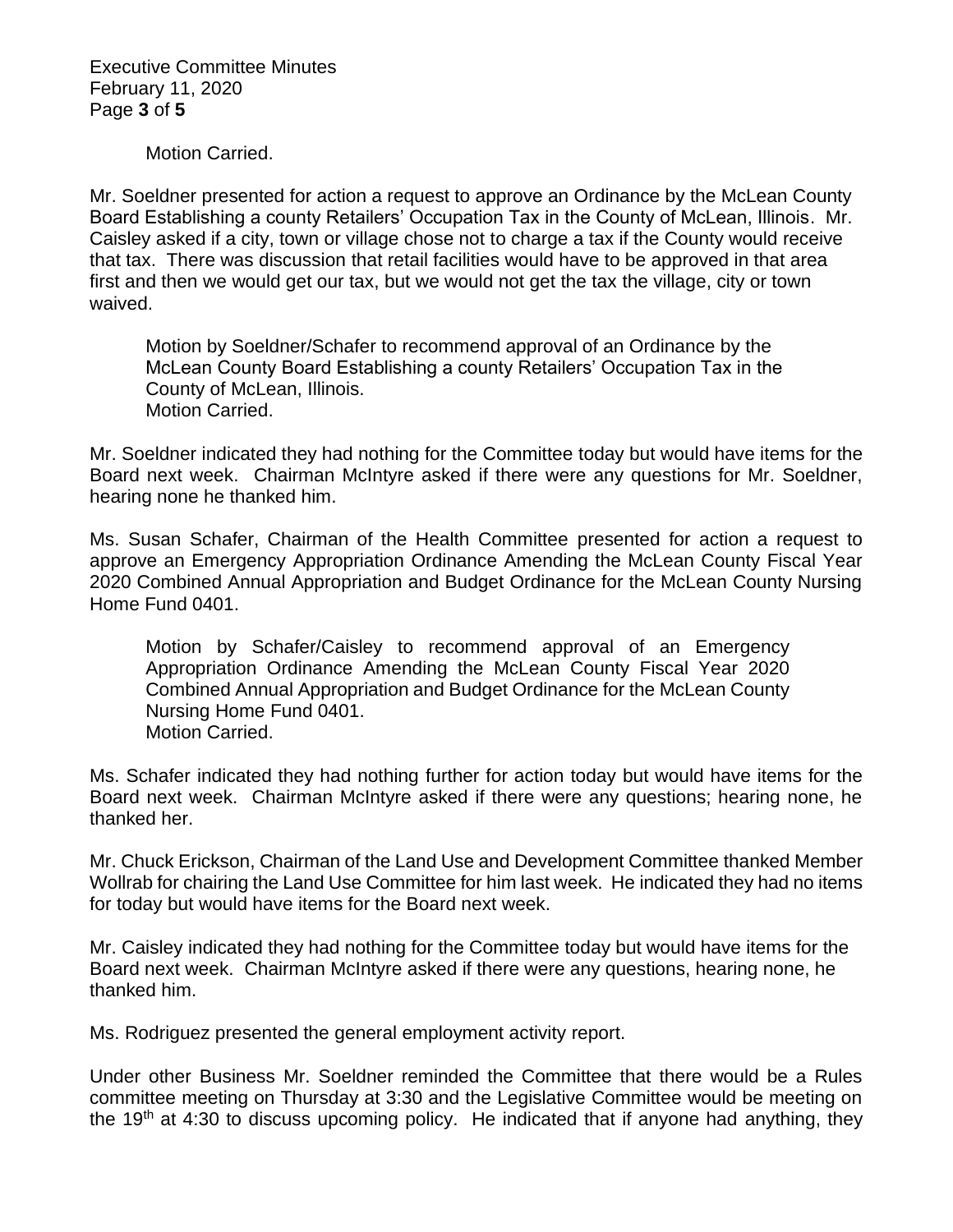Executive Committee Minutes February 11, 2020 Page **4** of **5**

should submit suggestions to Staff or the Chairman. Mr. Soeldner indicated he would send out list of pending bills in Springfield to the Committee.

Chairman McIntyre presented for approval transfers for the Sheriff's Department. Ms. Wollrab asked the reason for the transfer. Mr. McIntyre indicated it was to cover salary raises in the Sheriff's Department. Ms. Wollrab asked if this was the result of a contract settlement. Mr. McIntyre confirmed.

Motion by Metsker/Schafer to recommend payment of the Regional Planning invoices. Motion Carried.

Chairman McIntyre presented for approval bills in the amount of \$7,171.84 for Regional Planning and \$250,587.03 for the general fund, shared sales tax, veterans and vending machine account.

## MCLEAN COUNTY BOARD COMMITTEE REPORT PAGE 1 OF 2

AS OF 2/2/2020 **EXPENDITURE SUMMARY BY FUND** 

**Regional Planning** 

| <b>FUND</b> | <b>FUND TITLE</b>                  | PENDING TOTAL | PREPAID TOTAL |                   |
|-------------|------------------------------------|---------------|---------------|-------------------|
| 0010        | Regional Planning                  |               |               | <b>FUND TOTAL</b> |
|             |                                    |               | \$7,171.84    | \$7,171.84        |
|             |                                    |               | \$7,171.84    | \$7.171.84        |
|             | $\sim$ $\sim$ $\sim$ $\sim$ $\sim$ |               |               |                   |

Total many

COMMITTEE CHAIRMAN

## MCLEAN COUNTY BOARD COMMITTEE REPORT

PAGE 1 OF 5

AS OF 2/2/2020

**EXPENDITURE SUMMARY BY FUND** 

**Executive Committee** 

| <b>FUND</b>          | <b>FUND TITLE</b>                                                                   | <b>PENDING TOTAL</b> | <b>PREPAID TOTAL</b>                      | <b>FUND TOTAL</b>                         |
|----------------------|-------------------------------------------------------------------------------------|----------------------|-------------------------------------------|-------------------------------------------|
| 0001<br>0007<br>0136 | <b>GENERAL FUND</b><br>Shared Sales Tax/Municipalities<br>VETERANS ASSISTANCE COMM. |                      | \$237,281.07<br>\$11,246.37<br>\$2,059,59 | \$237,281.07<br>\$11,246.37<br>\$2,059.59 |
|                      |                                                                                     |                      | \$250,587.03                              | \$250,587.03                              |

This Mintegra

Motion by Gordon/Caisley to approve payment of the general fund, shared sales tax, veterans and vending machine account invoices. Motion Carried.